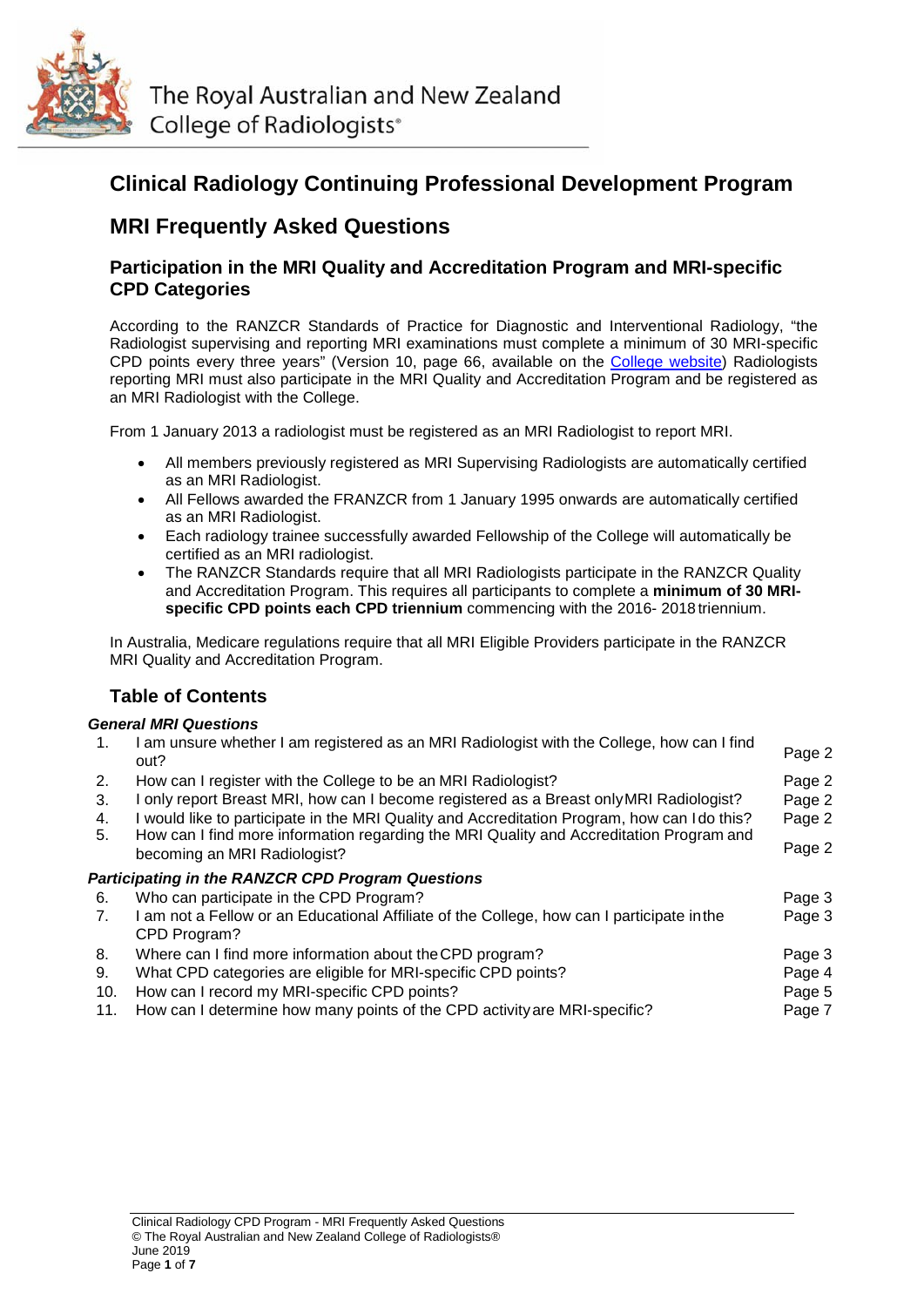12. I am being audited on my CPD activities and have been asked to provide evidence of my MRI-<br>Page 7 specific CPD activities. What should I do?<br>13. How can I check how many MRI-sp

- How can I check how many MRI-specific CPD points I have accrued in the current CPD<br>Fage 7 triennium? Page 7
- 14. I need a letter confirming the number of MRI-specific CPD points that I have accrued for the current<br>CPD triennium, how can I obtain this? CPD triennium, how can I obtain this?
- 15. What do I do if I have been unable to accrue enough MRI-specific CPD activities during the CPD triennium? Page 7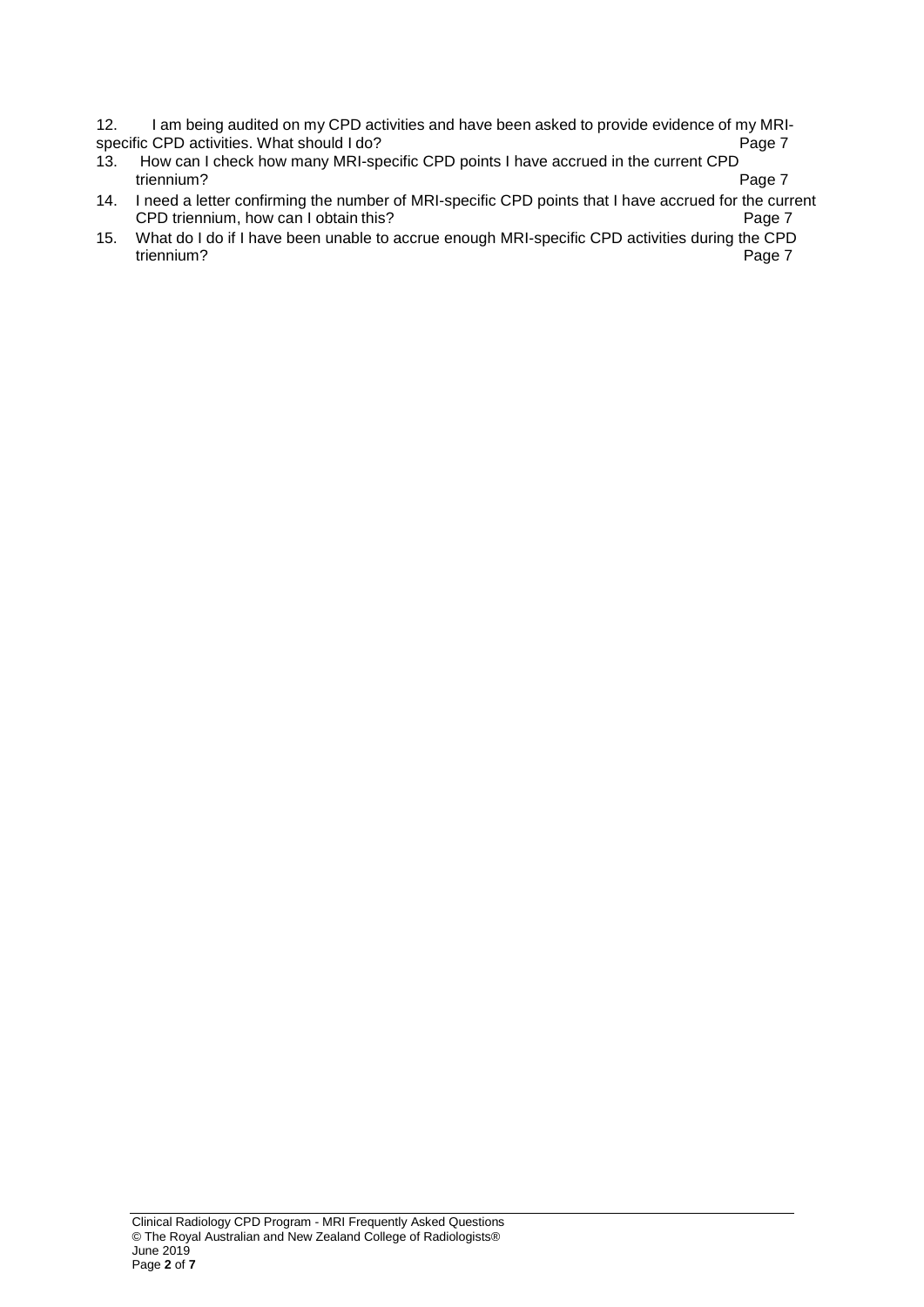# **General MRI Questions**

#### **1. I am unsure whether I am registered as an MRI Radiologist with the College, how can I find out?**

- All members who receive their FRANZCR from 1 January 1995 onward are automatically registered as MRI Radiologists.
- All members who were registered as MRI Supervising Radiologists are now MRI Radiologists.
- All members who have received confirmation of approval of their MRI Radiologist Registration application by the MRI Reference Group are MRI Radiologists.

Pre-1995 Fellows, Educational Affiliates and International Medical Graduates are required to register as an MRI Radiologist.

If you are unsure of your status, please contact the College on +61 2 9268 9777 or email [mri@ranzcr.edu.au](mailto:mri@ranzcr.edu.au)

#### **2. How can I register with the College to be an MRI Radiologist?**

For details on the process and the requirements to register as an MRI Radiologist, please read the [MRI Radiologist Registration Overview](https://www.ranzcr.com/documents/1871-mr-radiologist-registration-overview/file) which is available on the College website.

An application form is available on the College website at **MRI Radiologist Registration Form** 

# **3. I only report Breast MRI, how can I become registered as a Breast only MRI Radiologist?**

There is a pathway available for those radiologists who are not currently registered as MRI Radiologists and who only report Breast MRI to be registered as a Breast-only MRI Radiologist.

For details on the process and the requirements to register as a Breast-only MRI Radiologist, please read the [MRI Radiologist Registration Overview](https://www.ranzcr.com/documents/1871-mr-radiologist-registration-overview/file) which is available on the College website.

An application form is available on the College website at [MRI Radiologist Registration Form](https://www.ranzcr.com/documents/1870-mri-system-registration-form/file)

#### **4. I would like to participate in the MRI Quality and Accreditation Program, how can I do this?**

The application form is available on the College website at [MRI Quality and Accreditation Program Radiologist Participation Form](https://www.ranzcr.com/documents/1872-mri-quality-and-accreditation-program-radiologist-participation-form/file)

#### **5. How can I find more information regarding the MRI Quality and Accreditation Program and becoming an MRI Radiologist?**

More information is available from the [College website.](https://www.ranzcr.com/fellows/clinical-radiology/quality-assurance-and-accreditation/mri)

You can also contact the College by phone +61 2 9268 9777 or email [mri@ranzcr.edu.au](mailto:mri@ranzcr.edu.au)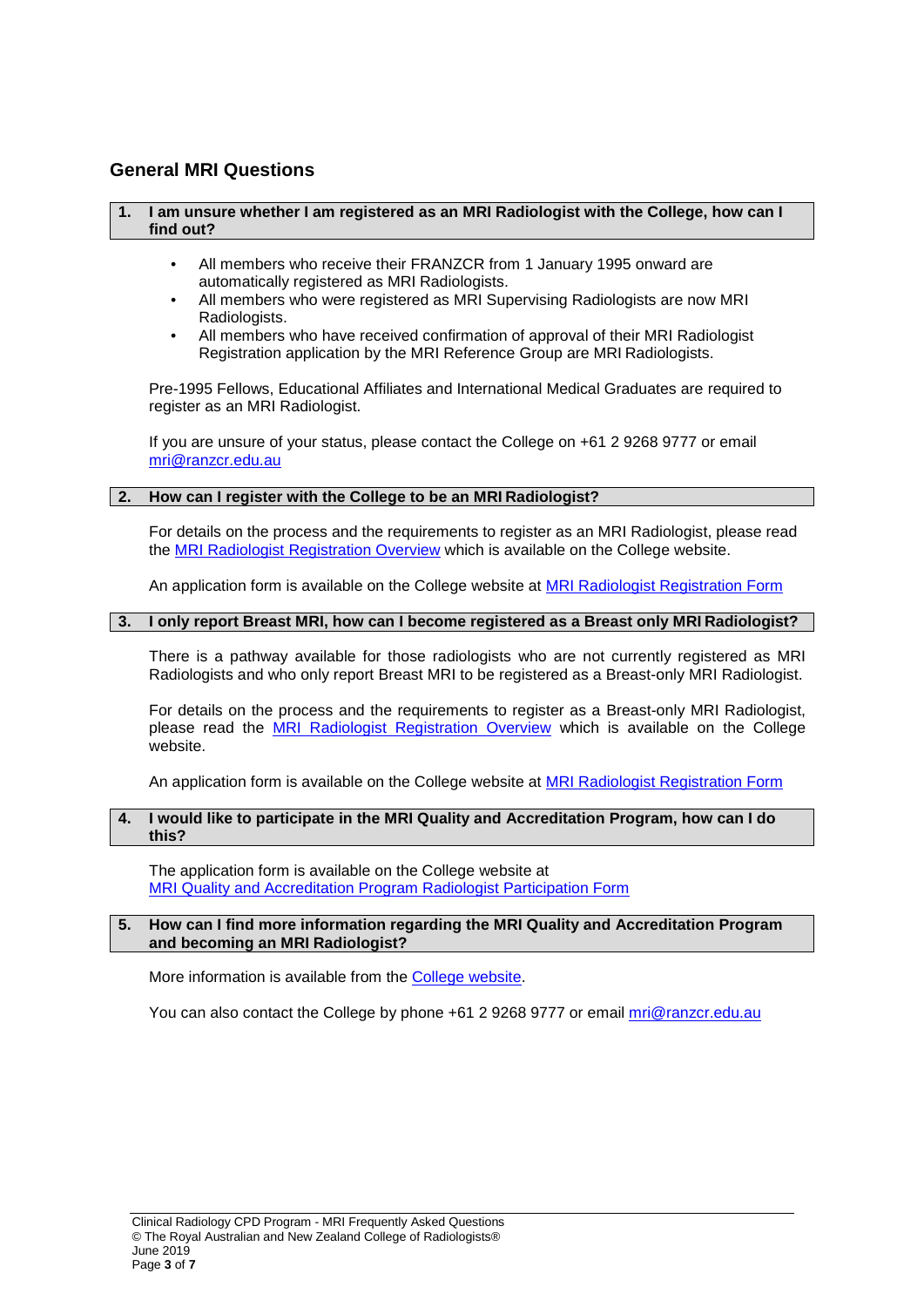# **Participating in the RANZCR CPD Program Questions**

## **6. Who can participate in the CPD Program?**

All Fellows and Educational Affiliates who are involved in clinical care of patients are expected to participate and complete the CPD requirements. When a participant holds a Fellowship of more than one Australasian College, he/she should participate in the CPD program of the College that represents the specialty of active professional practice for the participant. For practising radiologists in Australia and New Zealand, the College is the RANZCR.

#### **7. I am not a Fellow or an Educational Affiliate of the College, how can I participate in the CPD Program?**

If you would like to become an Educational Affiliate of the College, please print an application form from the [College website.](https://www.ranzcr.com/documents/4564-educational-affiliate-application-form-1/file) Once your application has been approved, information regarding the CPD program will be sent to you.

If you are a trainee in the Radiology Training Program, as soon as you become a Fellow of the College then information regarding the CPD program will be sent to you.

#### **8. Where can I find more information about the CPD program?**

Your CPD activities can be recorded in the CPD section of the RANZCR Learning Portal. For more information on entering your CPD activities, please refer to the following documents:

- **[Instructions on how to log into the RANZCR Learning](https://www.ranzcr.com/documents/1946-lp-login-instructions/file) Portal**
- **[CPD Online User](https://www.ranzcr.com/documents/1679-cpd-online-user-guide-oct-2016/file) Guide**
- **[CPD Online Frequently Asked](https://www.ranzcr.com/documents/1680-cpd-online-faqs-oct-2016/file) Questions**

For information regarding the CPD program, please refer to the [2019-2021](https://www.ranzcr.com/documents/4774-2019-2021-ra-cpd-handbook/file) CPD [Handbook.](https://www.ranzcr.com/documents/4774-2019-2021-ra-cpd-handbook/file)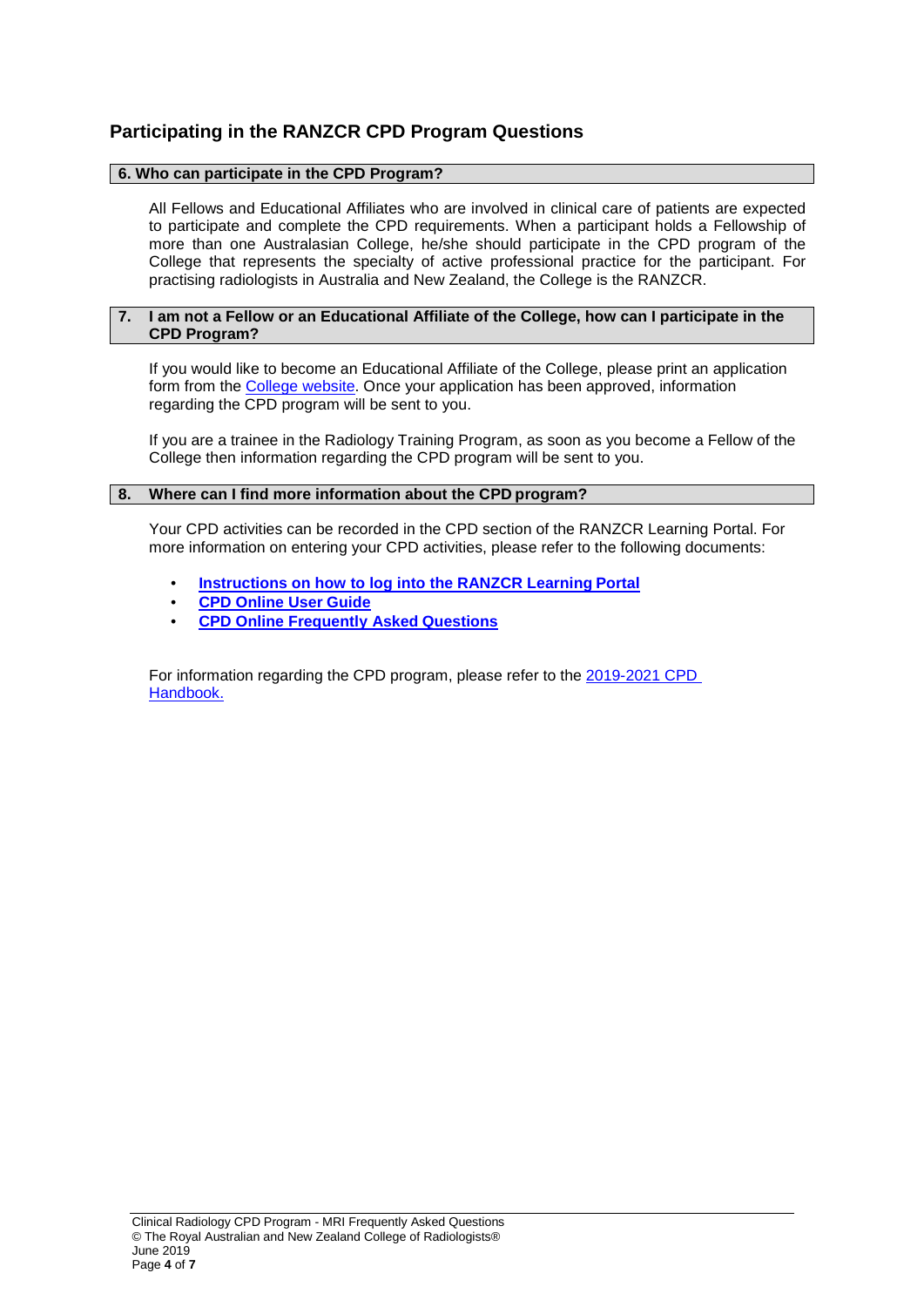# **9. What CPD categories are eligible for MRI-specific CPD points?**

Not all CPD categories are eligible for MRI-specific CPD points and even if the CPD activity has MRI content, it can be claimed as a CPD activity but it cannot be claimed as MRI-specific CPD points.

| Category                                                 |                                                                            | <b>Points</b>                        | <b>Annual Cap</b>              |  |  |
|----------------------------------------------------------|----------------------------------------------------------------------------|--------------------------------------|--------------------------------|--|--|
| <b>Category 1 - Professional and Clinical Governance</b> |                                                                            |                                      |                                |  |  |
| 1.1                                                      | Participation in RANZCR Governance                                         | 2 points per hour                    |                                |  |  |
| 1.5A                                                     | Practice Accreditation Activities - Assessor                               | 3 points per hour                    |                                |  |  |
| 1.5B                                                     | <b>Practice Accreditation Activities -</b>                                 | 2 points per hour                    | Annual cap of 60<br>points for |  |  |
|                                                          | Assessee                                                                   |                                      | Category 1                     |  |  |
| 1.5C                                                     | <b>RANZCR MRI Clinical Review or MQAP</b>                                  | 10 points per year                   |                                |  |  |
|                                                          | Category 2 - Teaching, Training and Supervision                            |                                      |                                |  |  |
| 2.1                                                      | Teaching                                                                   | 2 points per hour                    |                                |  |  |
| 2.2                                                      | Supervision and/or Assessment of<br><b>Trainees</b>                        | 1 point per hour                     | Annual cap of 60<br>points for |  |  |
| 2.3                                                      | Supervision of Research Students                                           | 1 point per hour                     |                                |  |  |
| 2.4                                                      | <b>Supervision of IMGs</b>                                                 | 1 point per hour                     | Category 2                     |  |  |
| 2.5A                                                     | <b>RANZCR Examiner</b>                                                     | 2 points per hour                    |                                |  |  |
| 2.5C                                                     | <b>Exam Question Development</b>                                           | 2 points per hour                    |                                |  |  |
|                                                          | <b>Category 3 - Self Directed Learning</b>                                 |                                      |                                |  |  |
| 3.1                                                      | Journal Reading                                                            | 1 point per hour                     |                                |  |  |
| 3.2A                                                     | Web-based Learning                                                         | 1 point per hour                     |                                |  |  |
| 3.2B                                                     | <b>RANZCR e-learning Modules</b>                                           | 1 point per hour                     | Annual cap of 60<br>points for |  |  |
| 3.3                                                      | <b>Reflective Diary</b>                                                    | 1 point per hour                     | Category 3                     |  |  |
| 3.4                                                      | <b>Formal Post Graduate Study</b>                                          | 1 point per hour                     |                                |  |  |
| 3.5                                                      | Post RANZCR Fellowship Training                                            | 1 point per hour                     |                                |  |  |
|                                                          | <b>Category 4 - Research</b>                                               |                                      |                                |  |  |
| 4.1A                                                     | Principal or Lead Investigator                                             | 30 points per project                |                                |  |  |
| 4.1B                                                     | Co-investigator                                                            | 15 points per project                | Annual cap of 60               |  |  |
| 4.1C                                                     | Participation                                                              | 5 points per project                 | points for                     |  |  |
| 4.2                                                      | Reviewer of Research Grant Application                                     | 2 points per hour                    | Category 4                     |  |  |
| 4.3                                                      | <b>Research Sabbatical</b>                                                 | 1 point per hour                     |                                |  |  |
|                                                          | <b>Category 5 - Publications and Presentations</b>                         |                                      |                                |  |  |
| 5.1A                                                     | <b>First Author</b>                                                        | 15 points per article                |                                |  |  |
| 5.1B                                                     | Second or Latter Author                                                    | 5 points per article                 |                                |  |  |
| 5.1C                                                     | Editorial/book review/invited expert<br>article/non-peer reviewed articles | 5 points per publication             |                                |  |  |
| 5.2A                                                     | <b>Formal Peer Review of Manuscript</b>                                    | 1 point per hour                     |                                |  |  |
| 5.3A                                                     | <b>First Author of Book</b>                                                | 45 points per book                   |                                |  |  |
| 5.3B                                                     | Second or Latter Author of Book                                            | 10 points per book                   |                                |  |  |
| 5.3C                                                     | First Author of Chapter                                                    | 15 points per chapter                |                                |  |  |
| 5.3D                                                     | Second or Latter Author of Chapter                                         | 5 points per chapter                 |                                |  |  |
| 5.3E                                                     | <b>Editor of Book</b>                                                      | 30 points per book                   | Annual cap of 60               |  |  |
| 5.4A                                                     | Keynote/Plenary Speaker                                                    | 15 points per                        | points for                     |  |  |
|                                                          |                                                                            | presentation                         | Category 5                     |  |  |
| 5.4B                                                     | Proffered Oral or Poster Presentation                                      | 10 points per<br>presentation/poster |                                |  |  |
| 5.4C                                                     | <b>Invited Lecturer</b>                                                    | 5 points per lecture                 |                                |  |  |
| 5.4D                                                     | <b>Session Chair/Panel Member</b>                                          | 1 point per hour                     |                                |  |  |
| 5.4F                                                     | Formal Presentations at In-house or Local<br>Meetings                      | 2 points per hour                    |                                |  |  |
| Category 6 - Attendance at Conferences and Meetings      |                                                                            |                                      |                                |  |  |
| 6.1                                                      | Conference Attendance                                                      | 1 point per hour                     | Annual cap of 60               |  |  |

Please refer to the below list of MRI-specific CPD activities:

Clinical Radiology CPD Program - MRI Frequently Asked Questions © The Royal Australian and New Zealand College of Radiologists® June 2019 Page **5** of **7**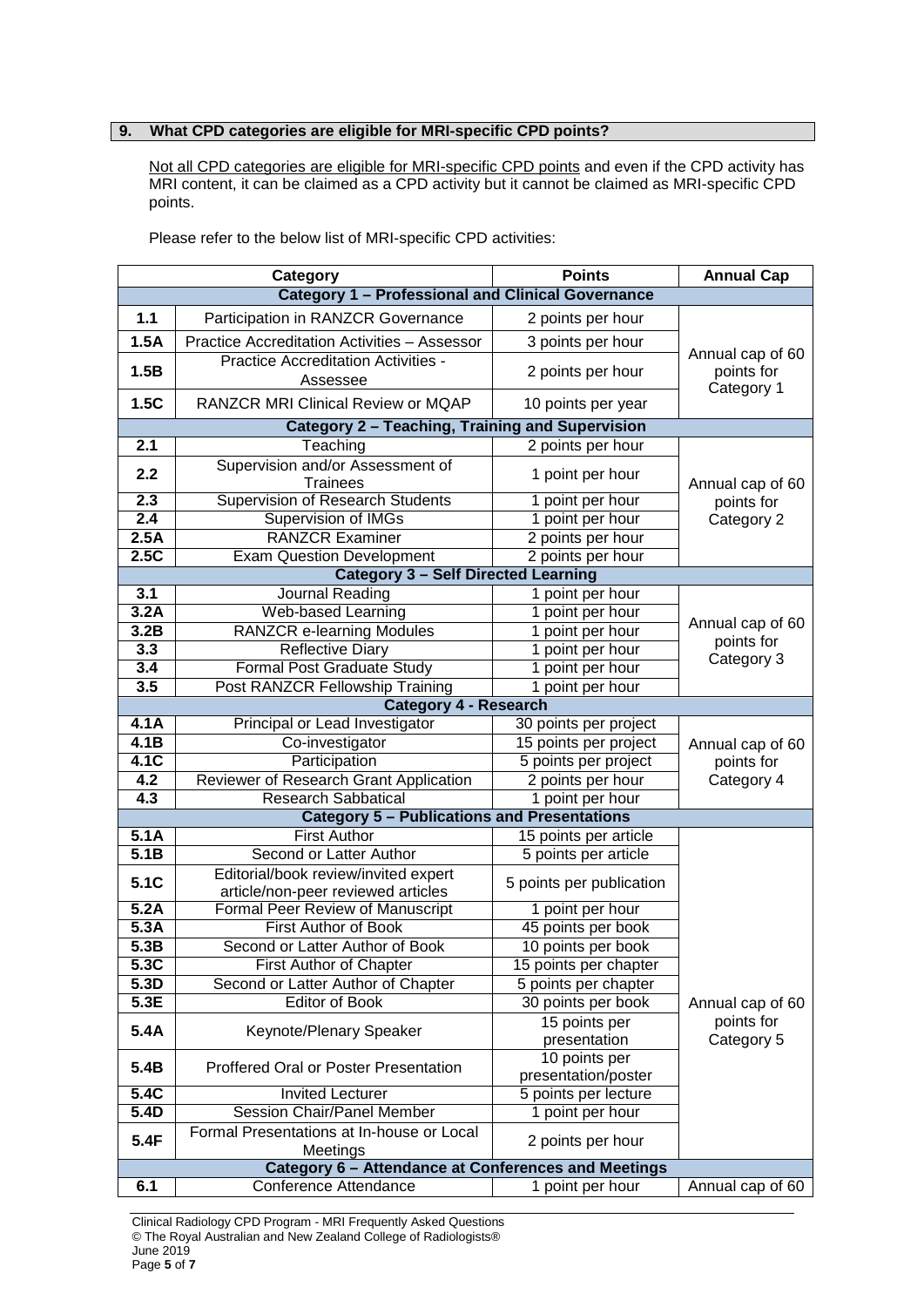| 6.2                                                       | In-house Educational or Clinical Meetings     | 1 point per hour                                 | points for                     |  |  |  |
|-----------------------------------------------------------|-----------------------------------------------|--------------------------------------------------|--------------------------------|--|--|--|
| 6.3                                                       | <b>Medical Professional Courses</b>           | 1 point per hour                                 | Category 6                     |  |  |  |
| 6.4                                                       | <b>Practical Skills Workshops</b>             | 3 points per hour                                |                                |  |  |  |
| 6.5D                                                      | <b>Reviewer of Abstract for ASM</b>           | 1 point per hour                                 |                                |  |  |  |
| 6.6D                                                      | Reviewer of Abstract for Meeting              | 1 point per hour                                 |                                |  |  |  |
| <b>Category 7 - Maintenance of Professional Standards</b> |                                               |                                                  |                                |  |  |  |
| 7.3                                                       | Audit                                         | 30 points per audit                              |                                |  |  |  |
| 7.4A                                                      | <b>Review of Cases</b>                        | 30 points for reviewer/30<br>points for reviewee | No annual cap<br>on Category 7 |  |  |  |
| 7.4C                                                      | Active Presentation of Cases with<br>Feedback | 2 points per 5 cases                             |                                |  |  |  |

# **10. How can I record my MRI-specific CPD points?**

In order to record your MRI-specific CPD points you will first need to set "MRI Radiologist" as a preference in CPD Online by following the steps below:

- 1. Log into the **RANZCR Learning Portal**.
- 2. Click on "Preferences" in the black menu bar.
- 3. Once you click on Preferences, click on CPD listed in the blue bar below.
- 4. Select the **2019-2021 triennium** option from the Period drop down box. You should then be able to select MRI Radiologist.
- 5. Please click on "CPD" in the black menu bar
- 6. Once you start recording your CPD activities for the year, a progress bar labelled MRI will appear on the right hand side of the screen.

To add a CPD activity please click on My Activities on the blue menu bar then click on the green "Add an Activity" button. A drop down menu will allow you to enter the activity in one of two ways:

## **Self record an Activity:**

- 1. Click '**Self record an Activity'** and a screen will appear for you to create a new activity.
- 2. Enter the category, CanMEDS role, units specified (hours, cases etc.), the completion date and a short description of the activity.
- 3. If the CPD category is MRI-specific, when you add an activity there will be an **MRI Points** box positioned beneath the Description field for you to list the number of MRIspecific CPD points for that activity.
- 4. Upload evidence (if available).
- 5. Tick the disclaimer.
- 6. Click '**Save'**.
- 7. Once the activity has been saved, the points will then appear in the MRI progress bar on the CPD Overview page.

## **Select an event from the Event Calendar:**

## 1. Click '**Select an Activity from Event Calendar'**.

- 2. The **Event Calendar** screen will appear which will allow you to search and select an activity.
- 3. After selecting the event, it will automatically load into the box.
- 4. If you attended the entire event, select 'Total'; if the event has multiple days and you only attended specific days, select the days which you attended.
- 5. If the CPD category is MRI-specific, when you add an activity there will be an **MRI Points** box positioned beneath the Description field for you to list the number of MRIspecific CPD points for that activity.
- 6. Enter in a short description and if available, upload and attach evidence (for example, conference certificate).
- 7. Tick the disclaimer.
- 8. Click '**Save'**.
- 9. Once the activity has been saved, the points will then appear in the MRI progress bar on the CPD Overview page.